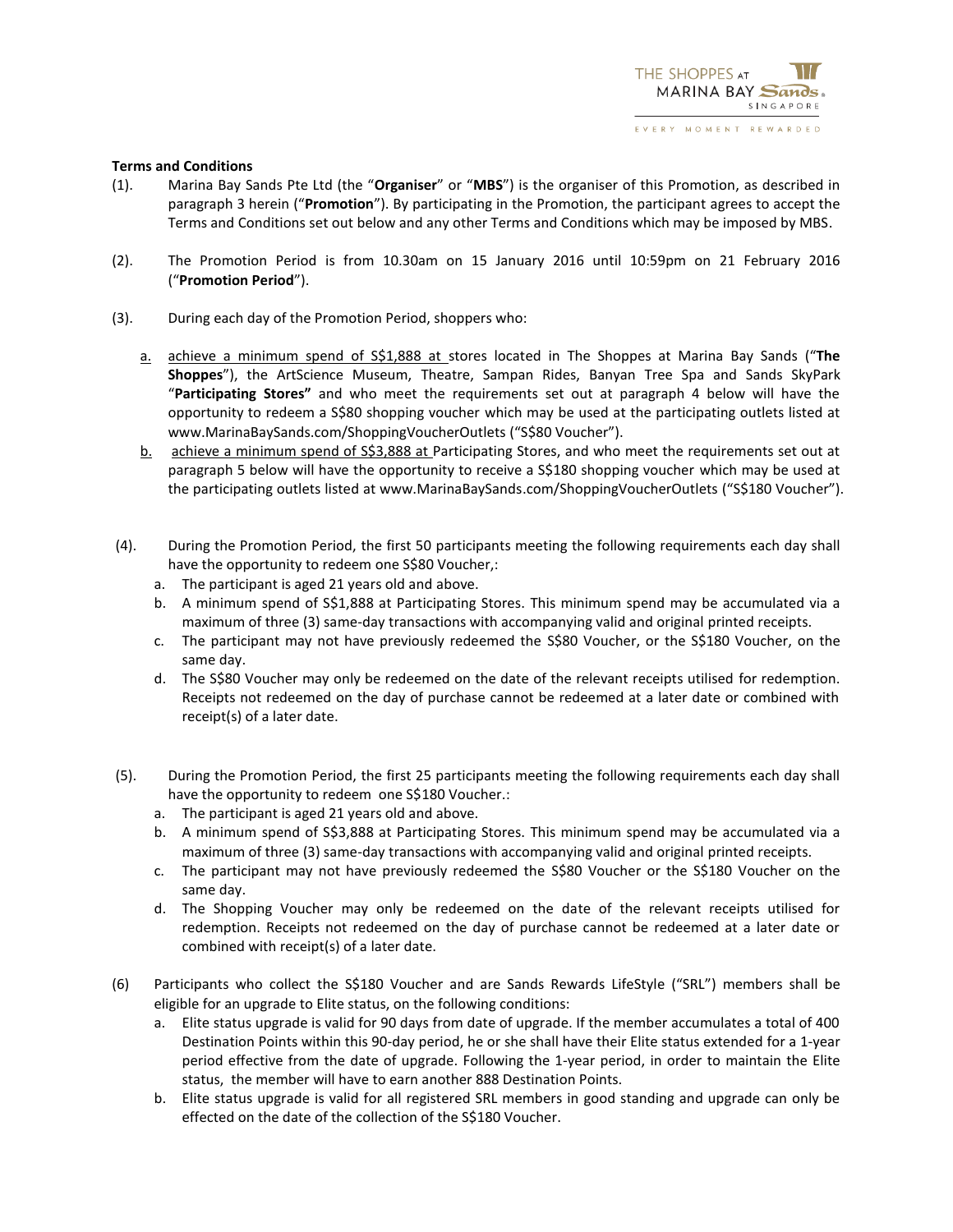- c. MBS reserves the right to refuse the upgrade to any party that does not meet the conditions set out herein, including where members submit invalid receipts, incorrect information, or are involved in any acts which may disqualify them from participation.
- (7) During the Promotion Period, each participant who is eligible to redeem the S\$80 Voucher or the S\$180 Voucher may also receive a Gift Voucher to be redeemed at a store for a gift within The Shoppes as designated by MBS ("Gift Voucher"), subject to the following conditions:
	- a. The participant is a member of MBS' Sands Rewards LifeStyle programme
	- b. The participant may not have previously redeemed the Gift Voucher on the same day
- (8) The Shopping Voucher and the Gift Voucher may be redeemed at the Concierge Counter, Level 1 (outside Bread Street Kitchen upon presentation of the participant's (a) NRIC/passport (b) original receipt(s) from Participating Stores and (c) for the Gift Voucher, Sands Rewards LifeStyle membership card. Participants who are not members of the Sands Rewards LifeStyle programme may sign up for membership at the redemption counter.
- (9) The Gift Voucher must be presented at the specific store within The Shoppes as stated on the Gift Voucher, within the store opening hours, for redemption of the gift. The gifts may not be exchanged for other items within the store, cash or store credit. Any disputes or issues in relation to the gift shall be settled between the participant and the relevant store without the involvement of MBS. Other terms as stated on the Gift Voucher shall apply.
- (10) The following transactions are not eligible for this Promotion:
	- a. Casino and hotel room transactions;
	- b. Bill payments, instalment plan payments, and voucher and/or gift certificate purchases
	- c. Online purchases for shows at Theatres
	- d. External shows that are not held within the Marina Bay Sands Integrated Resort
- (11) MBS reserves the right to disqualify any participant that does not meet the Terms and Conditions of the Promotion. These include entries submitted with invalid receipt(s) or incomplete or incorrect information. MBS is not responsible for the loss of opportunity to participate if for any reason whatsoever a participant is unable to comply with the Terms and Conditions of this Promotion.
- (12) MBS is neither responsible nor liable for any delayed, lost, stolen, incomplete, late or misdirected entries and submissions caused by any reason whatsoever. In particular, MBS is not responsible for (a) electronic transmission errors or delays resulting in an inability to participate or other loss, (b) theft or destruction of or unauthorised access to or alterations of entry materials, or for technical, hardware, software failures of any kind, (c) lost or unavailable connections, or delayed computer transmissions, whether caused by Marina Bay Sands, users, or by any of the equipment or programming associated with or utilised in the Promotion or by any technical or human error which may occur in the processing of submissions which may limit, restrict, or prevent an participant's ability to take part in the Promotion.
- (13) Vouchers are only valid for use at participating outlets and establishments in The Shoppes. All other general terms and conditions for Voucher usage will apply. All Vouchers, gifts and Elite status upgrade are non-transferrable, non-exchangeable, non-cashable and subject to availability on a first-come-first-serve basis.
- (14) At any time and without prior notice, MBS may amend these Terms and Conditions, postpone, temporarily halt or terminate the Promotion, or adjust the gift type and distribution at its sole and absolute discretion and all participants shall be bound by such amendments.